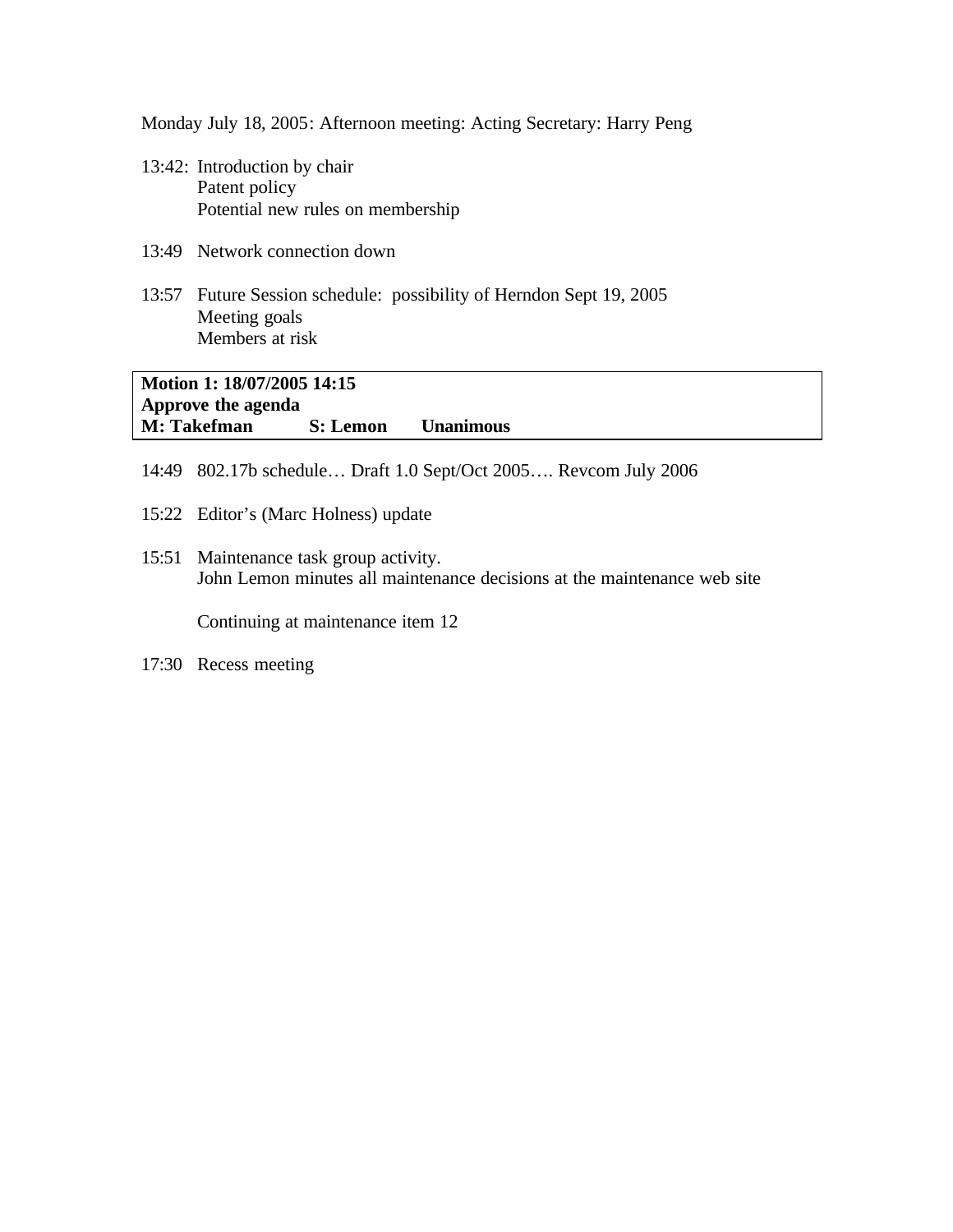Tuesday July 19, 2005: Morning Meeting: Acting Secretary Peter Jones

9:00 Seating and Agenda review

**Motion 2: 19/07/2005 9:03 Approve the Agenda M: Takefman S: Lemon Unanimous**

- 9:05 Peter Jones: "SAS Multicast Scoping"
- 10:00 Mike Takefman: "Flooding Default Behavior"
- 10:45 Mike Takefman: "Ring wide SDB Purge" for Praveen Bhagawatula
	- Long discussion about "granularity" of SDB purges, mainly focusing on purges as a result of events external to the ring, e.g. L2 network TCN, starts

11:15 Mike attempting to find consensus on requirement.

Straw poll on "minimum action" when purging

- Events & scope for Baseline behaviour.
	- o Big hammer Purge all SDB
		- ß 1 Ring local topology event
			- $Y/N/A$  10/1/0
		- $\blacksquare$  2 Remote Event
			- $Y/N/A$  7/3/1
	- o Medium hammer Purge only from affected station(s)
		- $\blacksquare$  3 Ring local topology event
			- $Y/N/A$  2/6/3
		- $\blacksquare$  4 Remote Event
			- $Y/N/A$  8/1/2
	- $\circ$  Small hammer purge station & FID/MSTI etc
		- $\blacksquare$  5 Ring local topology event
			- $Y/N/A$  0/10/1
		- $\blacksquare$  6 Remote Event
			- $Y/N/A$  0/9/2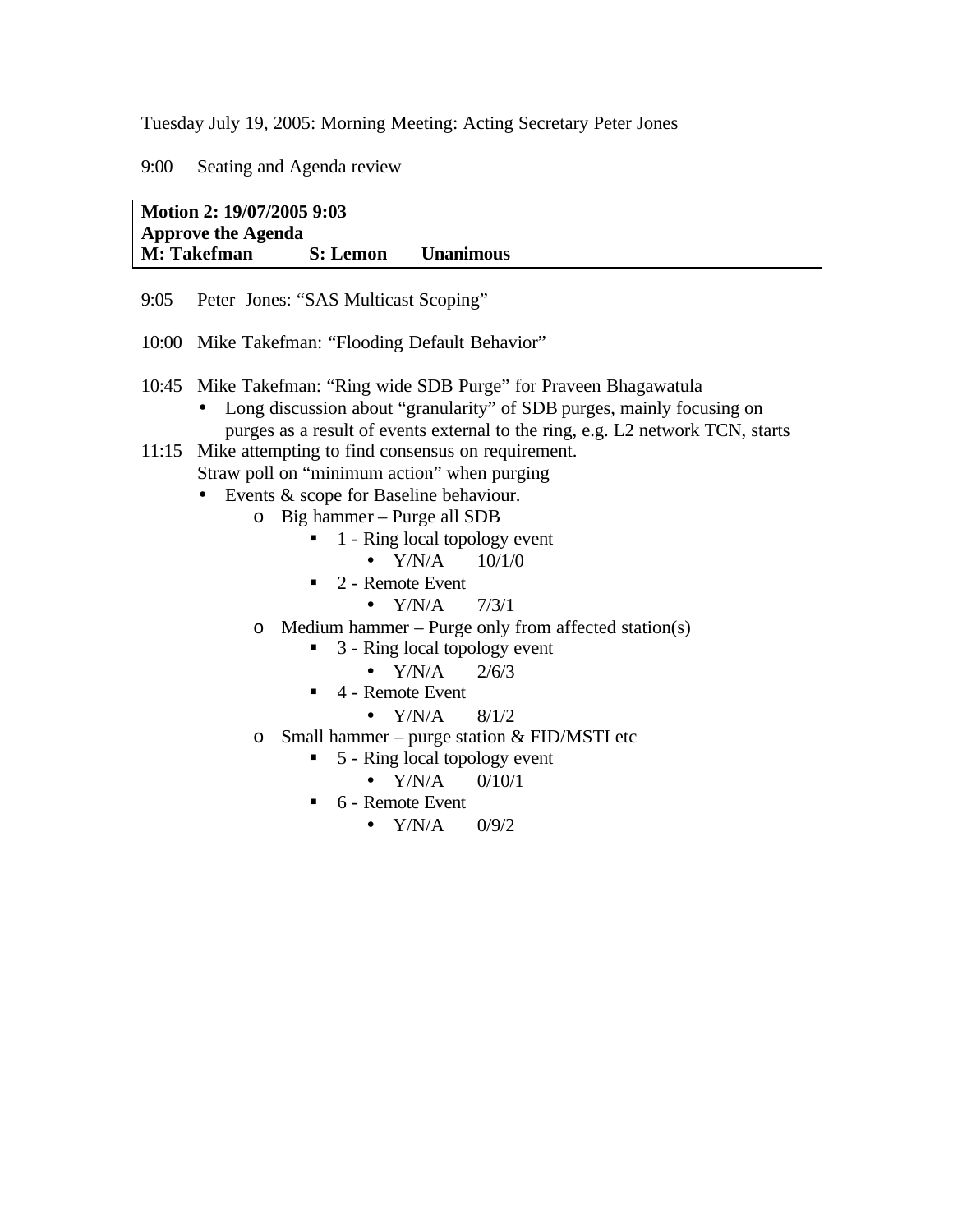- Events & scope for Optional behaviour.
	- o Big hammer Purge all SDB
		- $\blacksquare$  1 Ring local topology event
			- Y/N/A Not Applicable
		- $\blacksquare$  2 Remote Event
			- Y/N/A Not Applicable
	- o Medium hammer Purge only from affected station(s)
		- $\blacksquare$  3 Ring local topology event
			- $Y/N/A$  6/1/4
		- $\blacksquare$  4 Remote Event
			- Y/N/A Not Applicable
	- $\circ$  Small hammer purge station & FID/MSTI etc. Needs detailed proposal, Y is conditional on this being provided.
		- $\blacksquare$  5 Ring local topology event
			- $Y/N/A$  5/3/3
		- $\bullet$  6 Remote Event
			- $Y/N/A$  4/2/5

12:55 Break for lunch – will restart at 2:00.

Tuesday July 19, 2005: Afternoon Meeting: Acting Secretary Michael Kelsen

- 2:10 Resume for afternoon
- 2:11 Comment resolution for 802.17b Marc Holness minuted all dispositions of comments as mark-ups of the pdf copy of the draft

First half of John's comments. Completed Leon's comments.

4:45 Started Peter's comments

- 5:30 John took a straw poll to extend the meeting until 6pm which passed 5-1.
- 5:57 Recess meeting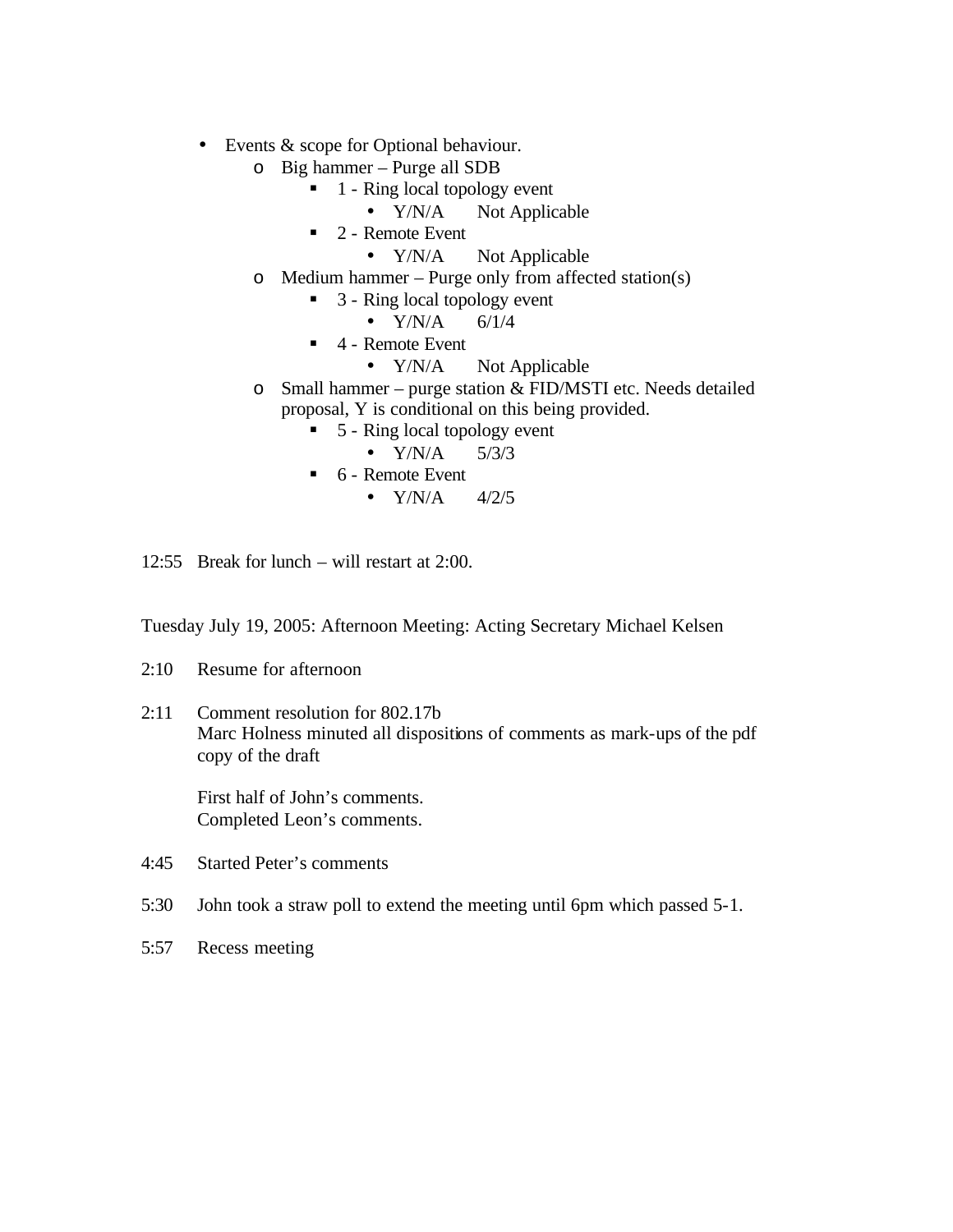Wednesday, July 20, 2005: Morning Session: Acting secretary Jim McKeon

8:34 Call to order

**Motion 3: 20/07/2005 8:35 Approve the Agenda M: Takefman S: Lemon Unanimous**

- 8:36 Continue with comment resolution for 802.17b Finished working through John and Peter's comments on Draft 0.2 of 802.17b o See Mark's next copy of the spec for details on all corrections
	- o Included heated debate about 'aging' vs. 'ageing'!
- 12:30 Recess for Lunch

Wednesday July 20, 2005: Afternoon Session: Acting secretary ??

- 1:30 Restarted 802.17b
- 2:40 Break

3:00 Maintenance Continues 0012: Problem in the station bandwidth ATT; they are weight normalized, but should be changed to timescale

- o Agreement that there is a problem here
- o Worked through Gary's solution, edited as appropriate
- 4:15 Break for the David James hearing, 4:15 5 PM
- 5:00 Maintenance work
- 6:00 Recess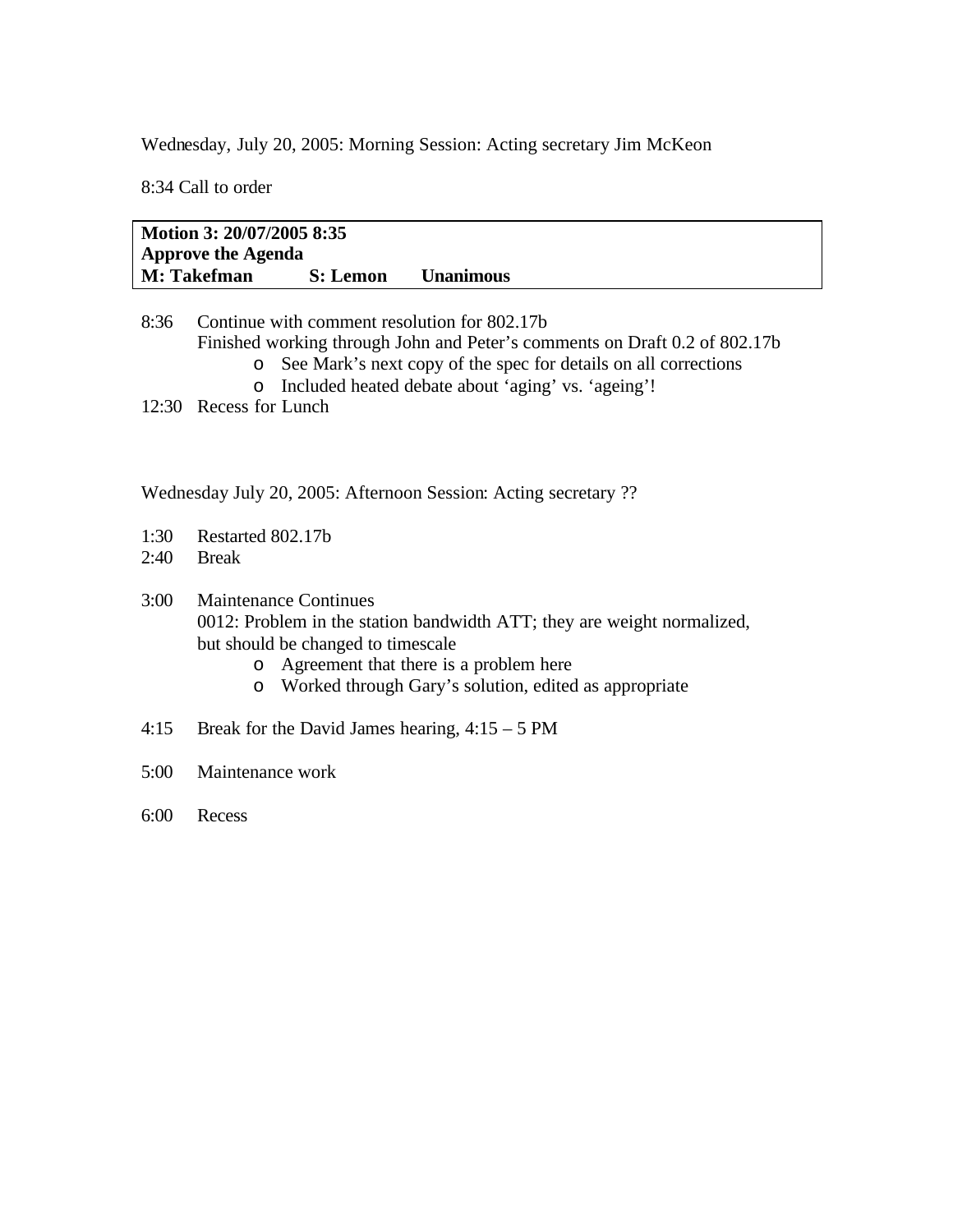Thursday July 21, 2005 Morning meeting: Acting secretary Robert Castellano

8:40 Call to order

| Motion 4: 20/07/2005 8:40 |          |                  |  |
|---------------------------|----------|------------------|--|
| <b>Approve the Agenda</b> |          |                  |  |
| M: Takefman               | S: Lemon | <b>Unanimous</b> |  |

8:47 Reviewed Comments on IPoRPR Draft (G. Parsons, M. Holness, Editors) - Major comments discussed during the comment review (refer to editor's notes for agreed upon draft changes) o Comment to add basic mapping in the title and elaborate on its definition in the introduction. The resolution was to elaborate on the definition in the introduction only and not change the title. o Embellish descriptions on 802.17 TTL, traffic classes, and fairness o Questions about level of detail in 802.17 overview section o Comments to reword "best path" selection. o Clarify the description of Destination Station Address o Subtitute all instances of Ethertype (or Ethernet type) -> protocol type o Clarify precendence of classA relative to classB and classC o Comment to change mac\_protection to "Should Not" as the other optional parameters. o Comment on whether Path MTU discovery should be included in the description of Jumbo frames. o Comment to eliminate the newly introduced term "Direction Selection" and stick with the incumbent term "ringlet selection" o Remove reference to advanced version of this document. o Replace "class A0" and "class A1" with "class A" in table 3. o Delete RPR SC column in table 3. o Why are so many diff-serv code points to class A? The answer is this is to fit in with IETF's recommended set of four groupings. o Comment to delete section 8 since Ethernet Specific Details doesn't really fit with the scope of this document. o Comment to point out that RPR security considerations are the same as other 802 networks. Next Steps o Editors will provide a revised version following the IETF meeting. Will be available in 2<sup>nd</sup> half of August, and review at next 802.17 working group meeting o IETF last call for publication after that.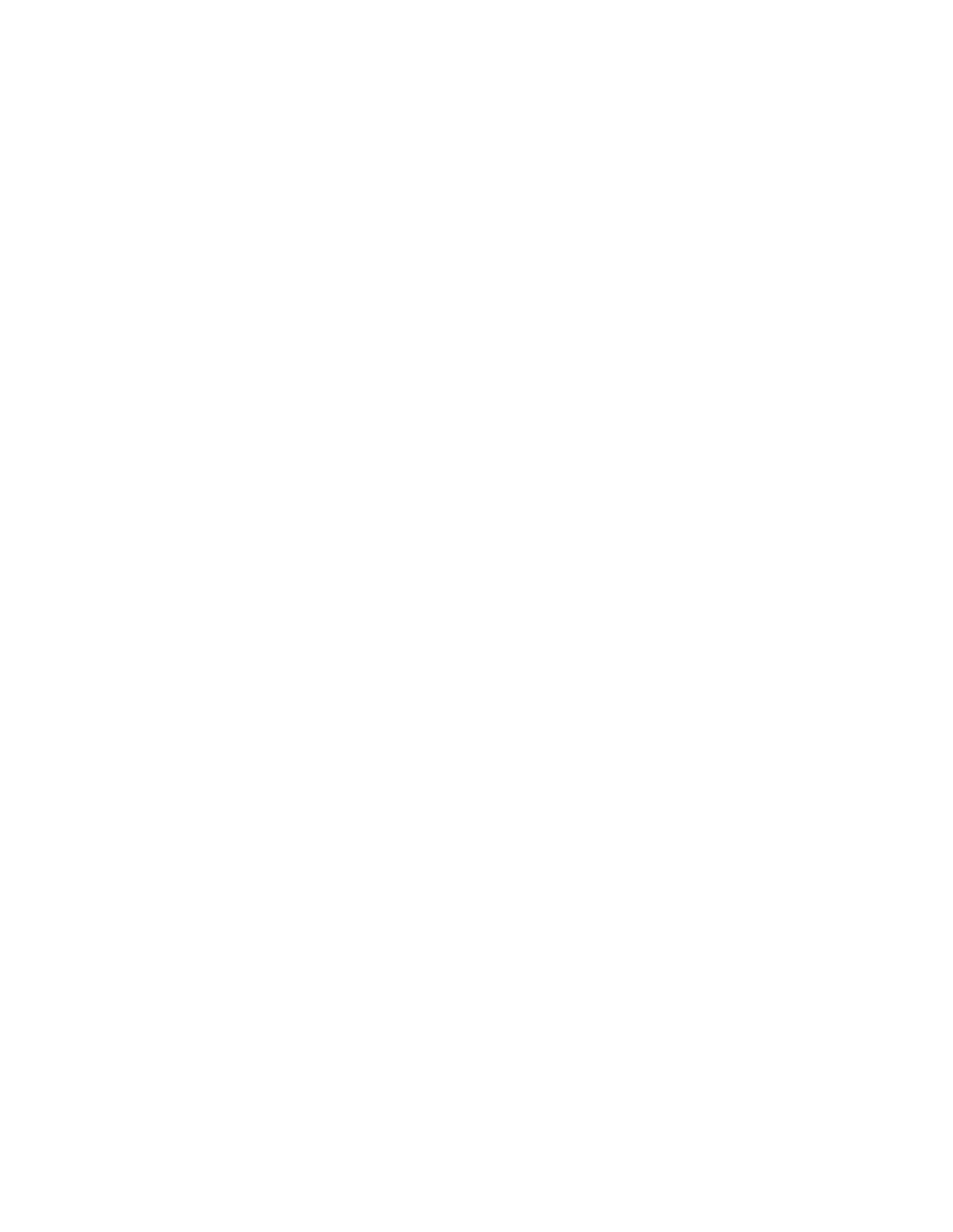- 10:20 September Interim Meeting Planning
	- Proposed Meeting Dates
		- o Sept 5 Labor Day (NA)
		- o Sept 12 Some issues
		- o Sept 19 Some issues
		- o Sept 26 No Issues (Proposed week)
	- Proposed Locations (Chicago Voting) (strawpoll votes in parenthesis)
		- o Piscataway (7)
		- o Herndon (not available)
		- o Ottawa (8)
		- o San Jose (4)
		- $O$  RTP  $(8)$
		- o Chelmsford (7)
	- Choose preferred and back-up meeting location (strawpoll votes in parenthesis)
		- o Ottawa (6)
		- o RTP  $(3)$
	- Meet M/Tue/Wed week of Sept. 26.
- 10:32 Peter Jones: Proposal for defining a new transmissionControl variable to govern strict, relaxed, permissive modes of transmission (Peter Jones)
	- Peter's proposal is accepted without objection<br>- Marc will incorporate into this proposal into the
	- Marc will incorporate into this proposal into the next draft with editorial license to correct formatting and align with other variables.
- 10:51 Revisit September Interim Meeting Planning (to account for balloting cycle) o Strawpoll – No objections to moving meeting to Sept 12.
	- o Strawpoll Ottawa / RTP 5/4
- 11:00 Marc Holness: Identification of remaining outstanding 802.17b Open Issues
	- ß Multicast Scoping Details
	- SDB Purging
		- o Local Management
		- o Ring Topology Change
		- o Remote Event : Notification
	- Partial Purging
	- Flooding form and cleave point specification
	- **MIB** Review
		- o Action Mike to contact Nitin about providing a proposal for partial purge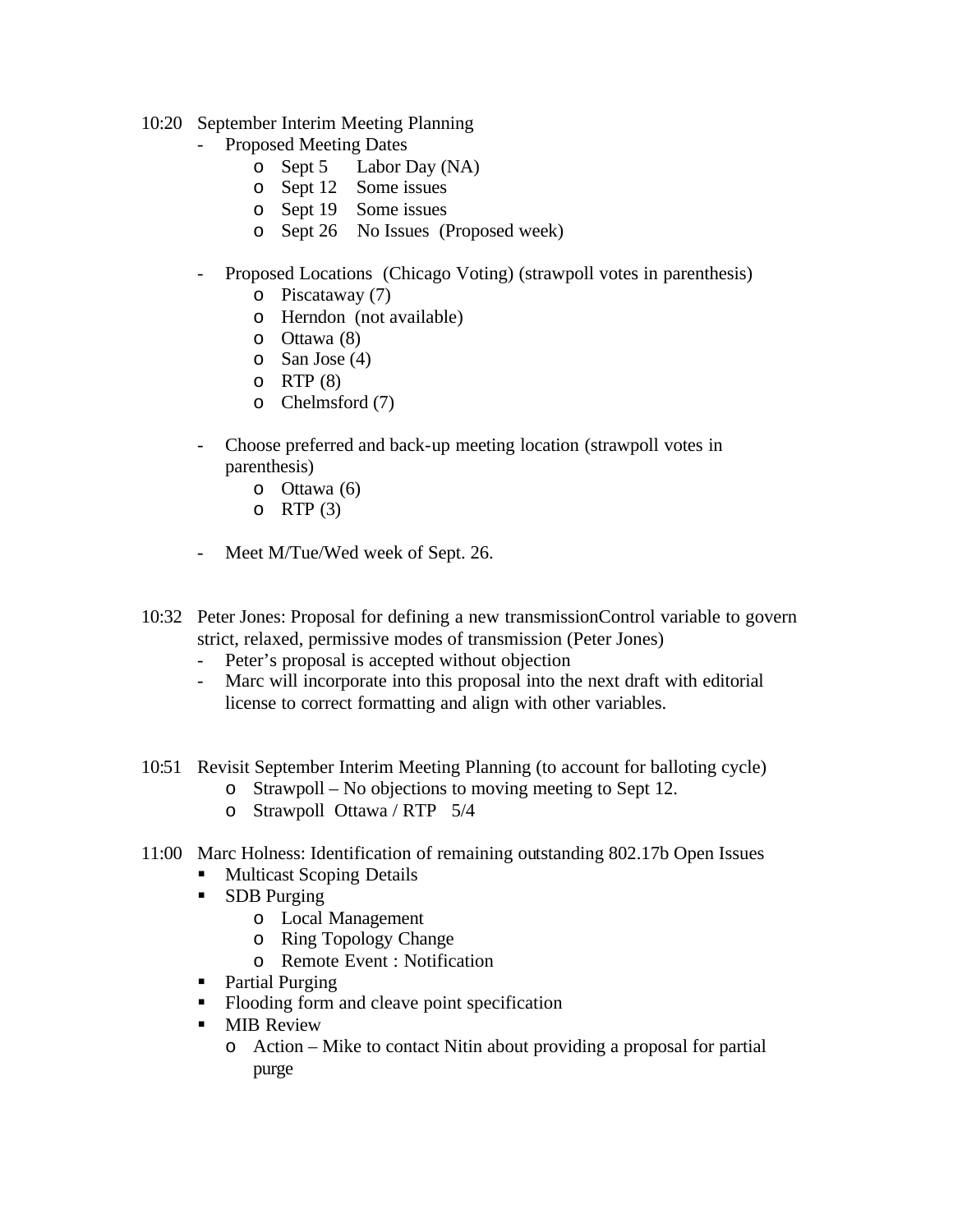## 11:25 Peter Jones: Discussion of 802.17b MIB

- Proposed SDB counters and statistics
	- o Tx\_sas\_notify messages
	- o Rx\_sas\_notify messages
	- o Ring Topology SDB purges
	- o Local Management SDB purges
	- o # Items SAS performs directed and undirected transmissions
	- o Peter looking at proposing adding statistics associated with row 10 and row 11 in SAStransmit state table.
	- o Learn Failures, Learn overwrites
		- **Peter Jones preference these are all running counters.** Someone else to argue for intervals if they want.

## 12:30 Lunch Break

Thursday July 21, 2005 Afternoon meeting: Acting secretary Gary Turner

1:45 Motion Madness

**Motion 5: 21/07/2005 1:53 Move to approve the minutes of the following sessions or teleconferences: March 2005, April 2005, May 2005, June 2005. M: Takefman S: Lemon 9/0/0**

**Motion 6: 21/07/2005 1:55 Move to hold an 802.17 Interim Session in Ottawa on September 13,14,15, 2005 and to authorize the group to progress the 802.17b project. M: Jones S: Young 6/1/2**

Motion 7 was presented and it was agreed to defer it until the end of the main body of motions.

**Motion 8: 21/07/2005 1:58 Move to accept the contribution pj** sas multicast 01.pdf and authorize the editor to **create text based on the concepts and details presented and integrate the text into the next draft of P802.17b. M: Jones S: Peng 9/0/0**

| Motion 9: 21/07/2005 2:00                                                      |                 |        |  |  |
|--------------------------------------------------------------------------------|-----------------|--------|--|--|
| To authorize the editor to create P802.17b/D1.0 based on P802.17b/D0.3 and the |                 |        |  |  |
| comment resolutions and motions from this session.                             |                 |        |  |  |
| <b>M: Jones</b>                                                                | <b>S:</b> Lemon | 10/0/0 |  |  |